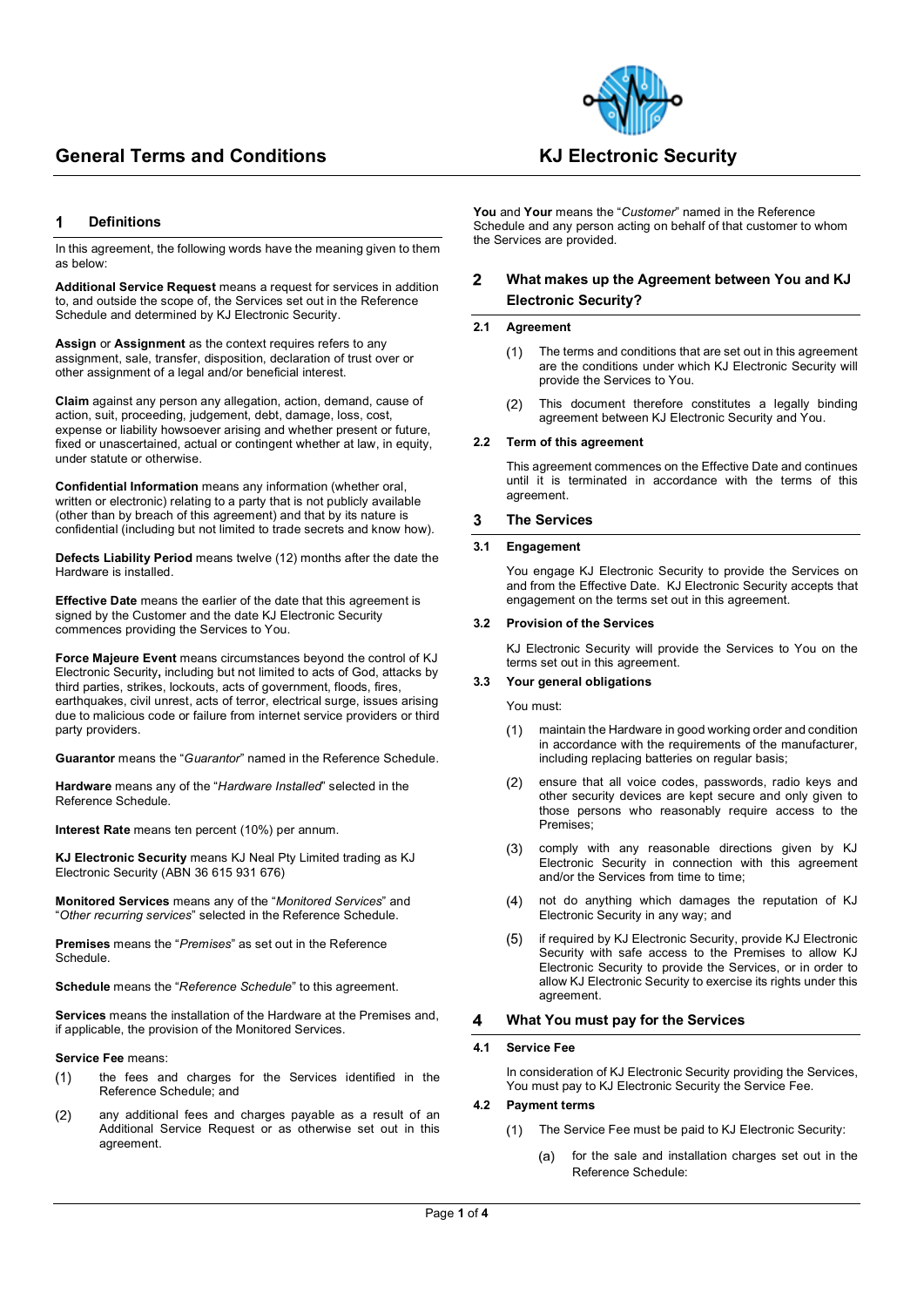

- $(i)$ if not already paid, the deposit on the date of this agreement; and
- $(ii)$ the balance by the date set out in the Reference Schedule;
- $(b)$ for the recurring monitoring service charges, by the date set out in the Reference Schedule;
- in accordance with the payment method selected by  $(c)$ You in the Reference Schedule; and
- $(d)$ without set-off, counterclaim or deduction.
- $(2)$ Where the payment method is by invoice, the Service Fee is payable within seven (7) days of the date of any invoice issued by KJ Electronics.
- $(3)$ If You do not pay any amount due under this agreement by the due date referred to in paragraph (1), then KJ Electronic Security reserves the right to charge:
	- $(a)$ a late payment fee of \$25.00;
	- interest on the overdue amount:  $(b)$ 
		- $(i)$ at the Interest Rate;
		- $(iii)$ calculated daily; and
		- $(iii)$ from the due date until it is paid in full, and
	- any fees, costs, expenses or charges incurred by KJ  $(c)$ Electronic Security as a result of that non-payment,

all of which can be charged to You using Your selected payment method set out in the Reference Schedule.

### **4.3 Additional Service Request**

- If You submit an Additional Service Request, KJ Electronic  $(1)$ Security may (but is under no obligation to) provide You with a quote for the providing the further services in accordance with the Additional Service Request, and will not commence providing those additional services until approval has been obtained from You.
- Once approval is received under paragraph (1), KJ  $(2)$ Electronic Security will provide the additional services in accordance with the Additional Service Request.
- $(3)$ The payment terms that apply to the Service Fee in clause 4.2 will apply to payment of any amounts charged by KJ Electronic Security for undertaking the Additional Services Request.

### **4.4 Variation of Service Fee**

Acting reasonably, and upon providing You with one (1) months written notice, KJ Electronic Security may vary the recurring monitoring service charges set out in the Reference Schedule.

### **4.5 GST**

Unless otherwise expressly stated, any amounts payable by You under this agreement are exclusive of GST and any other taxes and levies. You must pay GST and any other applicable taxes in addition to the amount of the Service Fee.

#### 5 **Subcontracting**

- $(1)$ KJ Electronic Security may subcontract any part of the Services at its discretion without giving You any notice.
- $(2)$ You acknowledge and agree that patrol response, and associated fees, may be charged by any subcontractor that is engaged to provide patrol response services and/or other services as part of the Services.

 $(3)$ Where paragraph (2) applies, You agree that KJ Electronic Security will charge you for those fees at the same time as the recurring monitoring service charges set out in the Reference Schedule.

#### $6\phantom{1}6$ **Liability and indemnity**

### **6.1 Indemnity**

You indemnify KJ Electronic Security from and against any Claims arising out of or in connection with the Services or anything arising under this agreement, except to the extent that any such Claim arises as a result of the negligence of KJ Electronic Security, or a breach of this agreement by KJ Electronic Security.

### **6.2 Warranty provisions**

- Whilst KJ Electronic Security will use its best endeavours  $(1)$ to ensure the Hardware is fit for purpose, and the Monitoring Service is provided to a high standard, it does not warrant that:
	- $(a)$ the Monitoring Service or the Hardware will render the Premises or any occupant of the Premises secure;
	- $(b)$ the Monitoring Service or the Hardware will be free of minor faults, defects or errors; or
	- any defects in the Hardware will be rectified  $(c)$ immediately (except major defects which will be rectified as soon as possible but only where they arise during the Defects Liability Period);
- You warrant to KJ Electronic Security that You:  $(2)$ 
	- have made Your own enquiries in relation to the  $(a)$ Services and are satisfied in that respect; and
	- are authorised and have the legal power to enter into  $(h)$ this agreement.

### **6.3 Limitation of liability**

- The liability of KJ Electronic Security under this agreement  $(1)$ or with respect to the Services, which cannot be lawfully excluded, is:
	- limited, at the option of KJ Electronic Security, to the  $(a)$ re-supply of Services or the payment of the cost of having the Services re-supplied; and
	- reduced to the extent that such liability is caused by  $(b)$ Your negligent acts and/or omissions and/or a breach by You of the terms of this agreement.
- $(2)$ Without limiting paragraph (1), the aggregate liability of KJ Electronic Security for all Claims arising out of, or otherwise in connection with, this agreement is limited to the total Service Fee paid by You.
- (3) KJ Electronic Security has no liability to You for:
	- faults or defects in the Services which are caused by  $(a)$ Your own conduct, misuse or the conduct or misuse of Your customers or any third party software;
	- faults or defects that arise in services provided to  $(b)$ You other than under this agreement; or
	- $(c)$ any Force Majeure Event.

#### $\overline{7}$ **Termination**

### **7.1 Termination by KJ Electronic Security**

KJ Electronic Security may terminate this agreement if  $(1)$ You: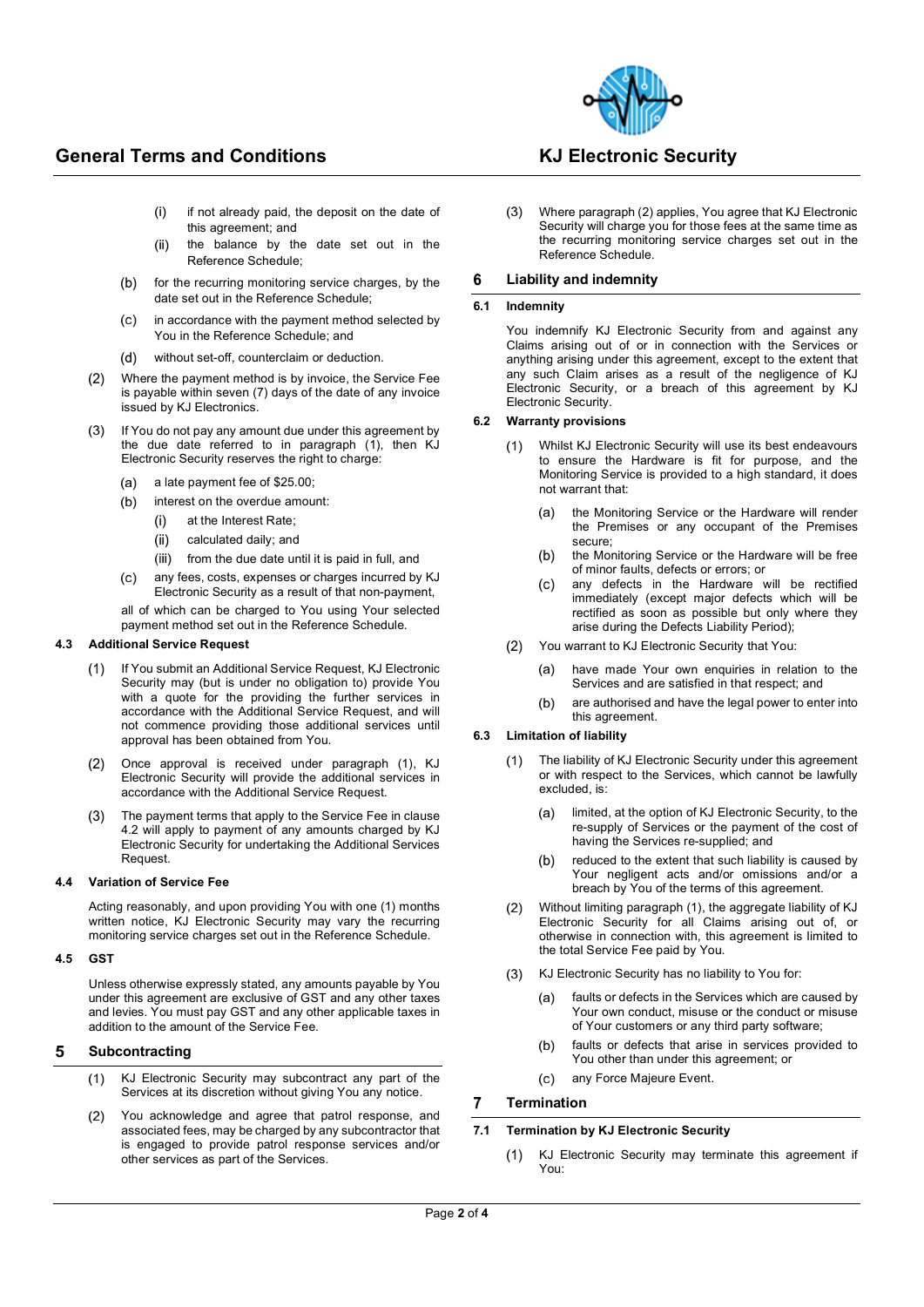

- $(a)$ fail to pay any money owed to KJ Electronic Security in accordance with this agreement;
- $(b)$ breach any other term of this agreement and fail to rectify that breach within seven (7) days of KJ Electronic Security providing You notice; or
- become subject to bankruptcy, external  $(c)$ administration, liquidation, receivership or any other insolvency event.
- $(2)$ KJ Electronic Security may also terminate this agreement for any reason as long as KJ Electronic Security provides You with at least one (1) months notice of its intention to do so.

### **7.2 Termination by You**

- You may terminate this agreement by notice in writing to  $(1)$ KJ Electronic Security if:
	- $(a)$ KJ Electronic Security fails to comply with this agreement;
	- $(b)$ You have notified KJ Electronic Security in writing of that failure and requested that it be rectified; and
	- $(c)$ KJ Electronic Security has failed to remedy the failure within a reasonable period of time.
- You may also terminate this agreement for any reason as  $(2)$ long as You provide KJ Electronic Security with at least one (1) months notice of Your intention to do so.

### **7.3 Effect of Termination**

- If this agreement is terminated, You are not entitled to a  $(1)$ refund of any monies paid by You prior to the date of termination.
- Upon termination of this agreement, You must immediately  $(2)$ pay any outstanding fees to KJ Electronic Security for all Services provided up to the date of the termination.

### **7.4 Suspension of Services**

- If there is any breach by You of this agreement, KJ  $(1)$ Electronic Security retains the right to suspend the provision of the Services.
- If KJ Electronic Security exercises its right under paragraph  $(2)$ (1), You cannot make any Claim against KJ Electronic Security as a result of that suspension.

### 8 **Special Conditions**

If there are any "*Special Conditions*" stated in the Reference Schedule, then the terms of those Special Conditions prevail to the extent of any inconsistency with the terms contained in the body of this agreement.

### **Guarantee and indemnity**  $\mathbf{Q}$

- This clause 9 applies where the "**Customer**" named in the  $(1)$ Schedule is a company and the details of the "**Guarantor**" have been completed in the Schedule.
- $(2)$ The Guarantor irrevocably and unconditionally guarantees to KJ Electronic Security the due and punctual:
	- payment of all monies by the Customer to KJ  $(a)$ Electronic Security; and
	- performance of all the obligations undertakings and  $(b)$ provisions contained in or implied by this agreement on You.
- The Guarantor irrevocably and unconditionally indemnifies  $(3)$ KJ Electronic Security against all costs, expenses,

damages and losses suffered or incurred by KJ Electronic Security as a result of:

- any failure by the Customer to pay in a due and  $(a)$ punctual manner any monies in accordance with this agreement; or
- any breach of any of the covenants and conditions  $(b)$ contained in or implied by this agreement on the Customer and the Guarantor.

### $10$ **Confidentiality**

### **10.1 Non-disclosure**

- A party must not disclose Confidential Information  $(1)$ disclosed to it by the other party except:
	- with the prior written consent of the disclosing party;  $(a)$ or
	- in accordance with the terms of this agreement.  $(b)$
- A party may not unreasonably withhold its consent to  $(2)$ disclosure in accordance with paragraph (1)(a) where:
	- the requested disclosure is made for the purpose of  $(a)$ facilitating the proper performance of a party's obligations under this agreement; and
	- the disclosure is to be made to persons who:  $(b)$ 
		- $(i)$ reasonably require the disclosure of the information; and
		- are subject to a duty of confidentiality on the  $(ii)$ same or similar terms to that contained in this clause.

## **10.2 Restrictions on use**

- A party may use, copy, reproduce or otherwise deal with  $(1)$ the Confidential Information disclosed to it only:
	- in accordance with the terms of this agreement; and  $(a)$
	- $(b)$ in a manner that is related to the proper and lawful conduct and performance of its obligations under this agreement.
- A party may disclose Confidential Information that has  $(2)$ been disclosed to it:
	- where such disclosure is made to those of its  $(a)$ employees, advisers, related bodies corporate and shareholders who:
		- $(i)$ have a need to know (and only to the extent each has a need to know); and
		- are aware and agree that the information that  $(ii)$ is to be disclosed must be kept confidential; or
	- which, at the time of disclosure, is within the public  $(b)$ domain or after disclosure comes into the public domain other than by a breach or breaches by any party (whether the party to this agreement or a third party) of any obligation owed to the other party; or
	- where:  $(c)$ 
		- required by law or any order of any court,  $(i)$ tribunal, authority, regulatory body or the rules of any securities exchange (whether in Australia or elsewhere) to be disclosed; and
		- the party ensures that information is disclosed  $(ii)$ only to the extent reasonably and lawfully required.